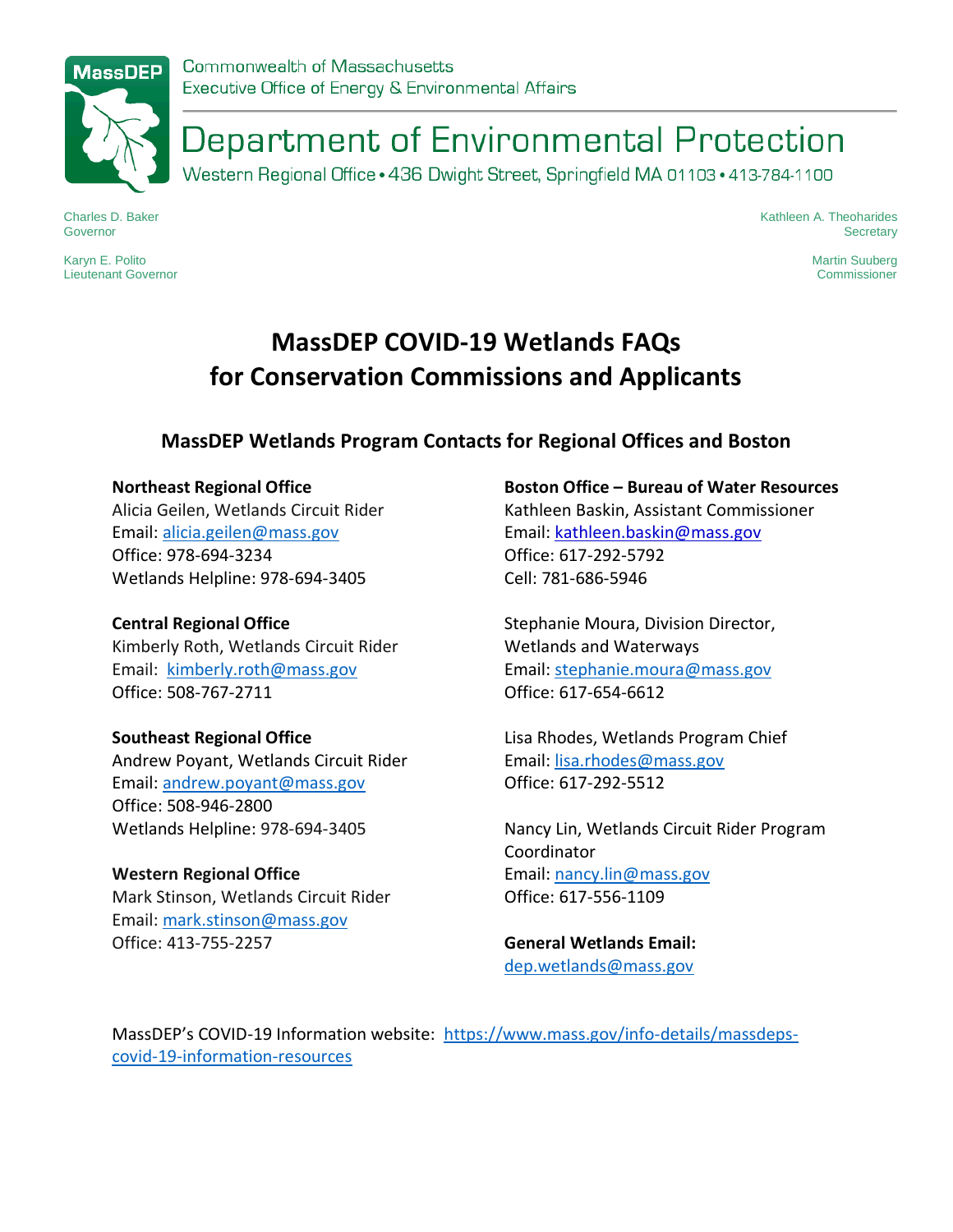# **Answers to questions raised by conservation commissions, their administrators/agents, and applicants about how the Wetlands Protection Act and its regulations will be implemented during the Coronavirus emergency. This list of questions and answers will be updated regularly.**

#### **Submissions to Conservation Commissions, MassDEP**

**Q:** How can I submit my Notice of Intent to ensure the DEP regional office has received it?

**A:** Notices of Intent ("NOI") and Requests for Determinations of Applicability ("RDA"), as well as other correspondence (e.g., an Abbreviated Notice of Resource Area Determination "ANRAD") should be mailed to the relevant MassDEP Regional Office in accordance with the procedures described in the WPA Regulations. MassDEP's [Guidance to Conservation Commissions and](https://www.mass.gov/guidance/guidance-to-conservation-commissions-for-submissions-during-massdep-office-closures)  [Applicants,](https://www.mass.gov/guidance/guidance-to-conservation-commissions-for-submissions-during-massdep-office-closures) originally posted on March 28, 2020, requests that NOIs and other required filings also be emailed to the appropriate regional office email address. This guidance has been updated with further clarification recommending use of eDEP for Orders (see 3.a.). Section 17 of Chapter 53 of the Acts of 2020 (An Act to Address [Challenges Faced by Municipalities and](https://malegislature.gov/Laws/SessionLaws/Acts/2020/Chapter53)  [State Authorities Resulting from COVID-19](https://malegislature.gov/Laws/SessionLaws/Acts/2020/Chapter53), hereinafter referred to as the "Emergency Act") does not change any of the requirements for filing with MassDEP under the Wetland Protection Act ("WPA") statute or regulations.

**Q:** How can I submit my filing to the Conservation Commission ("ConCom" or "Commission")?

**A:** MassDEP recommends that applicants contact the ConCom for guidance on the best method for submitting filings. Note that in accordance with the [Emergency Act,](https://malegislature.gov/Laws/SessionLaws/Acts/2020/Chapter53) applicants may file electronically with the town or city clerk, either through a designated website or by email. To be considered "filed," the clerk must certify receipt of the application and must certify receipt electronically if the application was filed electronically and the applicant requests electronic certification. This does not prevent municipalities from continuing to accept applications filed in accordance with the rules and practices that were in effect before the state of emergency.

**Q:** When hard copies of Orders of Condition ("OOCs") and other Commission decisions are sent to MassDEP via certified mail, can several be bundled into one envelope or does each one need to be sent individually?

**A:** While delivery of Orders and Determinations is the subject of a current rulemaking, under the existing rules Conservation Commissions are not yet required to send Orders or Determinations to MassDEP via certified mail. They are only required to send copies via certified mail (or hand delivery) to the Applicant and mail Orders and Determinations to MassDEP by first class mail. If multiple Orders or Determinations are issued on the same day, they can be bundled into one envelope and mailed together. Orders or Determinations that are issued on different days must be sent by mail individually to MassDEP. The Regulations require that all Orders and Determinations must be mailed to MassDEP on the same day that they are mailed or hand-delivered to the applicant.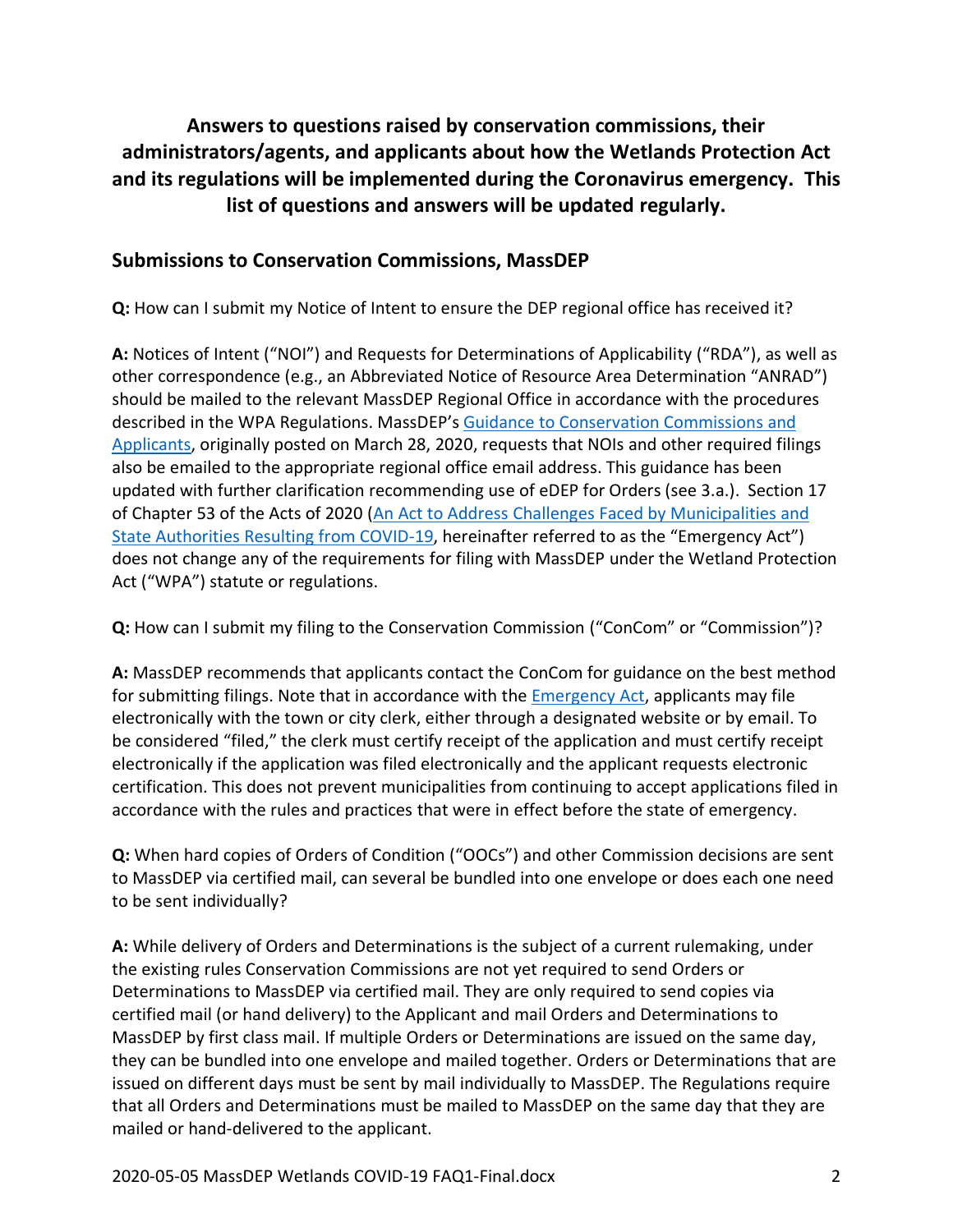**Q:** If a complete NOI or RDA, or an Order of Conditions or Determination is already downloaded by the ConCom to an online storage platform (e.g. Google folder, Dropbox, etc.) can the ConCom send MassDEP the link rather then send an email attachment to the regional MassDEP email box?

**A:** MassDEP advises that Commissions send permit and determination applications and decisions as attachments to the appropriate regional MassDEP email box per the [Guidance to](https://www.mass.gov/guidance/guidance-to-conservation-commissions-for-submissions-during-massdep-office-closures)  [Conservation Commissions and Applicants.](https://www.mass.gov/guidance/guidance-to-conservation-commissions-for-submissions-during-massdep-office-closures)

## **Abutter Notification**

**Q:** How do Applicants deal with abutter notification?

**A:** Applicants filing NOIs are required to notify abutters per the Wetlands Protection Act regulations at 310 CMR 10.05(4)(a). The Emergency Act does not provide regulatory relief on this matter. Applicants are encouraged to review the U.S. Postal Service (USPS) website to determine if there are online tools that allow for alternative means for certified mailing of notices, which may include commercial programs that allow persons to utilize Post Office services via the internet.

# **Public Hearings, Notices**

**Q:** Can I conduct a public hearing remotely?

**A:** Yes. On March 12, 2020, the Baker-Polito Administration issued an [Order Suspending Certain](https://www.mass.gov/doc/order-suspending-certain-provision-of-open-meeting-law/download)  [Provisions of the Open Meeting Law,](https://www.mass.gov/doc/order-suspending-certain-provision-of-open-meeting-law/download) G.L. c. 30A s.20, and therefore open meeting law requirements have been temporarily revised to allow for remote meetings and hearings.

**Q:** Do ConComs have more than 21 days to schedule a hearing during the state of emergency declared in response to the Coronavirus? Also, do continued hearings have to be postponed during this period?

**A:** In accordance with the Emergency Act, if the filing of an application for a permit triggers a legal requirement to hold a hearing within a certain period of time, that deadline is suspended and the period of time during which the hearing must occur will not resume until 45 days after the end of the emergency (unless a later date is prescribed by law). For example, if a hearing must be held within 21 days of the filing of an application for a permit, that hearing must be held no later than 21 days after 45 days after the end of the state of emergency.

Any hearing on a permit that was opened before March 10, 2020, but was not concluded or was continued as of March 10, 2020, is tolled and may be continued until the first hearing date of the permit granting authority after the emergency, but must be held no later than 45 days after the end of the state of emergency (unless a later date is prescribed by law).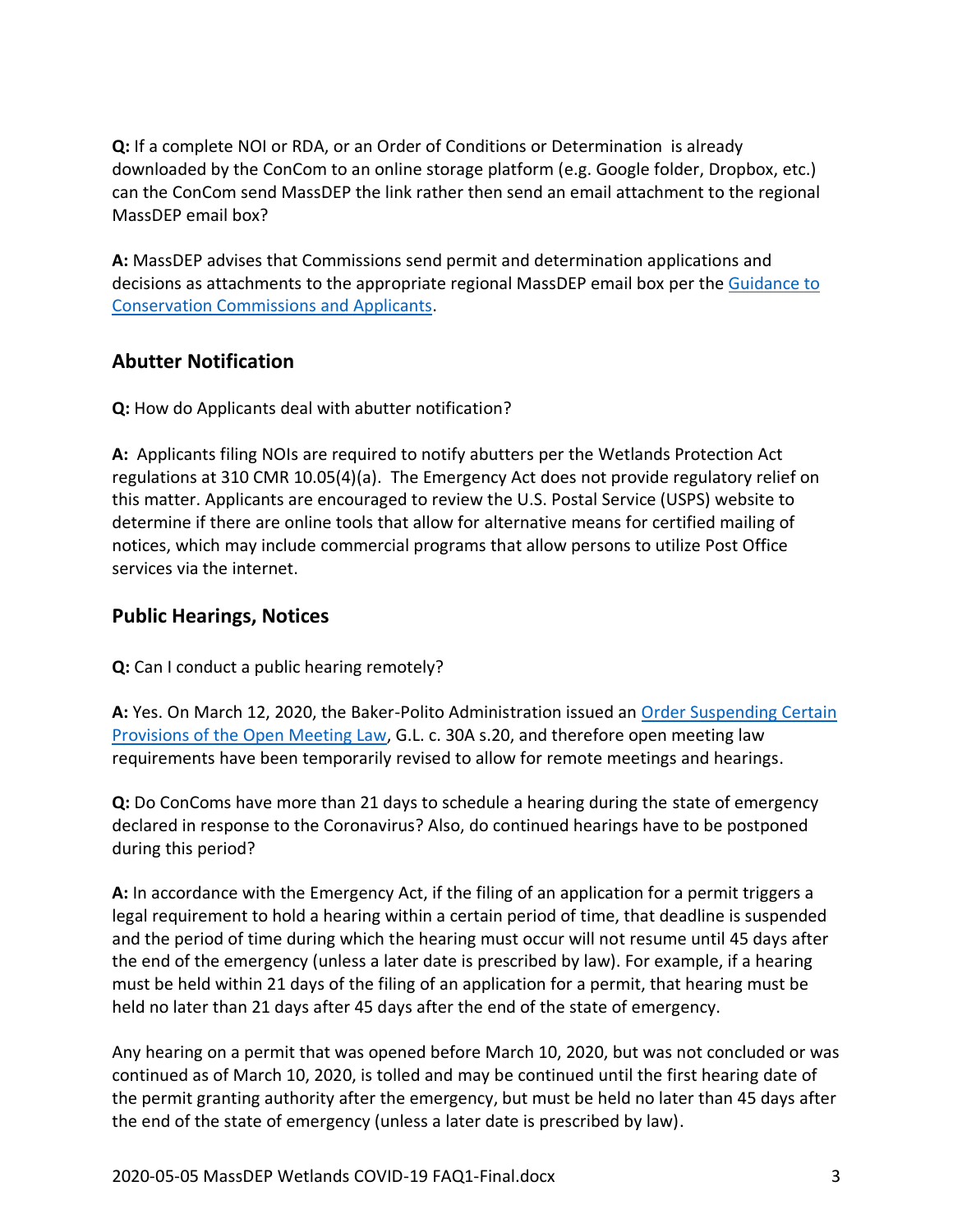It is important to note that permit granting authorities are not required to postpone hearings until after the emergency and can choose to hold hearings in a fashion consistent with safety guidelines, such as conducting remote hearings using virtual meeting technology.

**Q:** How should newspaper noticing be conducted?

**A:** Conservation Commissions can submit electronic notices to newspapers for online or hardcopy publication in most, if not all, cases. Applicants should indicate in the notice the details that are required by 310 CMR 10.05(5)(a) based on the WPA statute and the Open Meeting Law. The WPA statute requires that the notice contain where the application can be examined and obtained, and information regarding date, time and place of the hearing. If the hearing is being held remotely, the details should be included in the newspaper notice. (Note also the temporary revisions to Open Meeting Law [requirements.](https://www.mass.gov/doc/order-suspending-certain-provision-of-open-meeting-law/download))

**Q:** For a legal notice that must be sent for virtual meetings, is it acceptable to indicate the public hearing/meeting will be held virtually and refer to the ConCom's website for details?

**A:** The purpose of the legal notice is to ensure that any interested parties can participate in the Commission's hearing/meeting if they wish. Questions about public notices should be referred to Town Counsel.

**Q:** Do ConComs need to re-notify abutters or re-advertise to indicate a continued hearing will be via remote participation only? Can a notice on the Town Hall website as to where the meeting was to take place with details on where to get information suffice? Is it sufficient to post remote information on the agenda?

**A:** The chair of a permit granting authority can schedule or reschedule a hearing or decision deadline on a permit, regardless of whether a voting quorum is present at the time of the hearing or decision deadline to vote on the permit application. However, such deadlines cannot be rescheduled later than 45 days after the end of the state of emergency (unless a later date is prescribed by law). The chair must provide written notice of any rescheduled dates to the applicant at the applicant's address and to the public by posting on the town or city clerk's website. Physically posting hearing information at Town Hall will likely not be effective if the public is complying with social distancing. As much information as possible should be disseminated electronically. Further questions about public notices for rescheduled hearings should be referred to Town Counsel.

#### **Site Inspections**

**Q:** What are the best practices or guidance for site inspections? Can application review or preconstruction meetings be held? If so and to adhere to social distancing guidelines, can site inspections be conducted as a group or should they be conducted individually? Should site inspections be discontinued until the emergency declaration is lifted?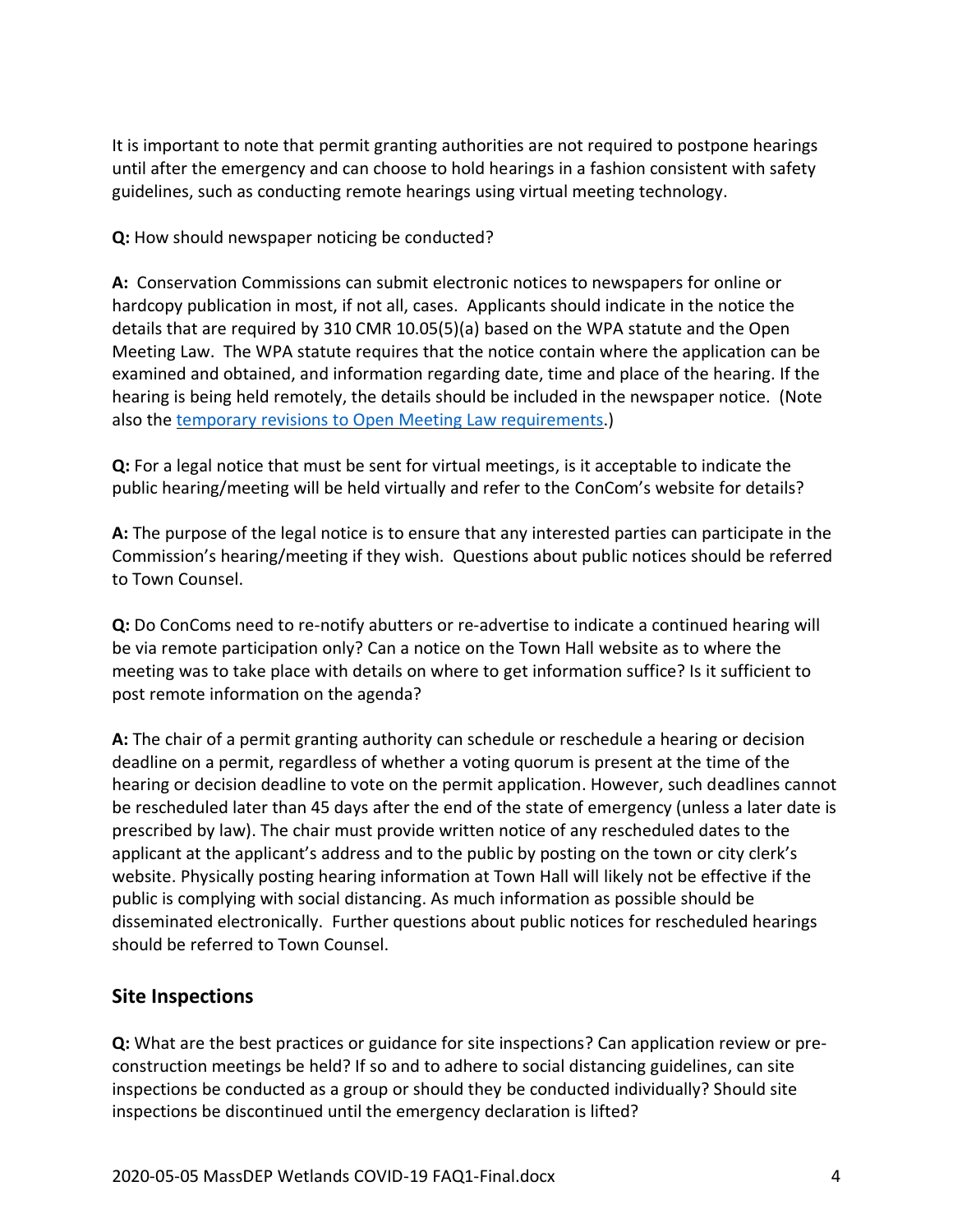**A:** Site inspections, if necessary, should be conducted using appropriate social distancing and any other appropriate safety precautions established by the Commission in consultation with the local Board of Health prior to the inspection. If the applicant and ConCom can concur on continuing public hearings so that site inspections can be conducted once the emergency declaration is lifted, that is an acceptable option.

# **Electronic Signatures**

#### **Q:** Are electronic signatures acceptable?

**A:** Yes. The [Massachusetts Uniform Electronic Transactions Act](https://malegislature.gov/laws/generallaws/parti/titlexv/chapter110g) provides that electronic signatures have the same legal effect as handwritten signatures, so as long as the relevant statute or regulation does not expressly require a handwritten signature and so long as the person "signing" electronically intends for their electronic signature to be considered the same as a handwritten signature. The use of language such as "in writing" in a statute or regulation does not mean that a handwritten signature is required. The WPA statute and regulations do not require a handwritten signature and therefore, electronic signatures would be acceptable. However, the WPA does require signatures of a majority of Conservation Commissioners so electronic signatures would need to be provided for each signatory for any Determination, Order, or Certificate of Compliance. Municipalities should check whether their municipal wetlands by-laws (if any) have language requiring a handwritten signature.

**Q:** Recently a ConCom voted to authorize its agent/administrator to sign decisions on behalf of a majority of the Commission. One way to do this is a delegation affidavit indicating the Commissioners' intent to sign. Since more than one Town Counsel has recommended its use specifically to address the WPA's need for a majority of Commissioners' signatures on each decision, is it acceptable to MassDEP? Once an agent has the Commission's delegation notarized and recorded, it seems like an unnecessary extra step to get electronic signatures while working remotely. Does this satisfy the statutory and regulatory requirements or is there another option for submission of decisions to MassDEP and the Registries of Deeds?

**A:** The WPA statute requires the order "...be signed by the mayor or a majority of the conservation commission or board of selectmen, as the case may be...". The Emergency Act does not waive this requirement and thus, the existing WPA requirements are still in effect. While the WPA requires the signature of the Commissioners, nothing in the WPA or the Wetlands Regulations prohibit an agent (or other administrative staff) from inserting the Conservation Commissioners' signatures so long as the relevant vote on the Conservation Commission's decision was duly taken in accord with 310 CMR 10.05(2) and the Open Meeting Law. Any conservation commission that wishes to delegate to the conservation agent the authority to insert the Commissioners' signatures onto the form should consult with Town Counsel to ensure their delegation procedure satisfies their Registry of Deeds.